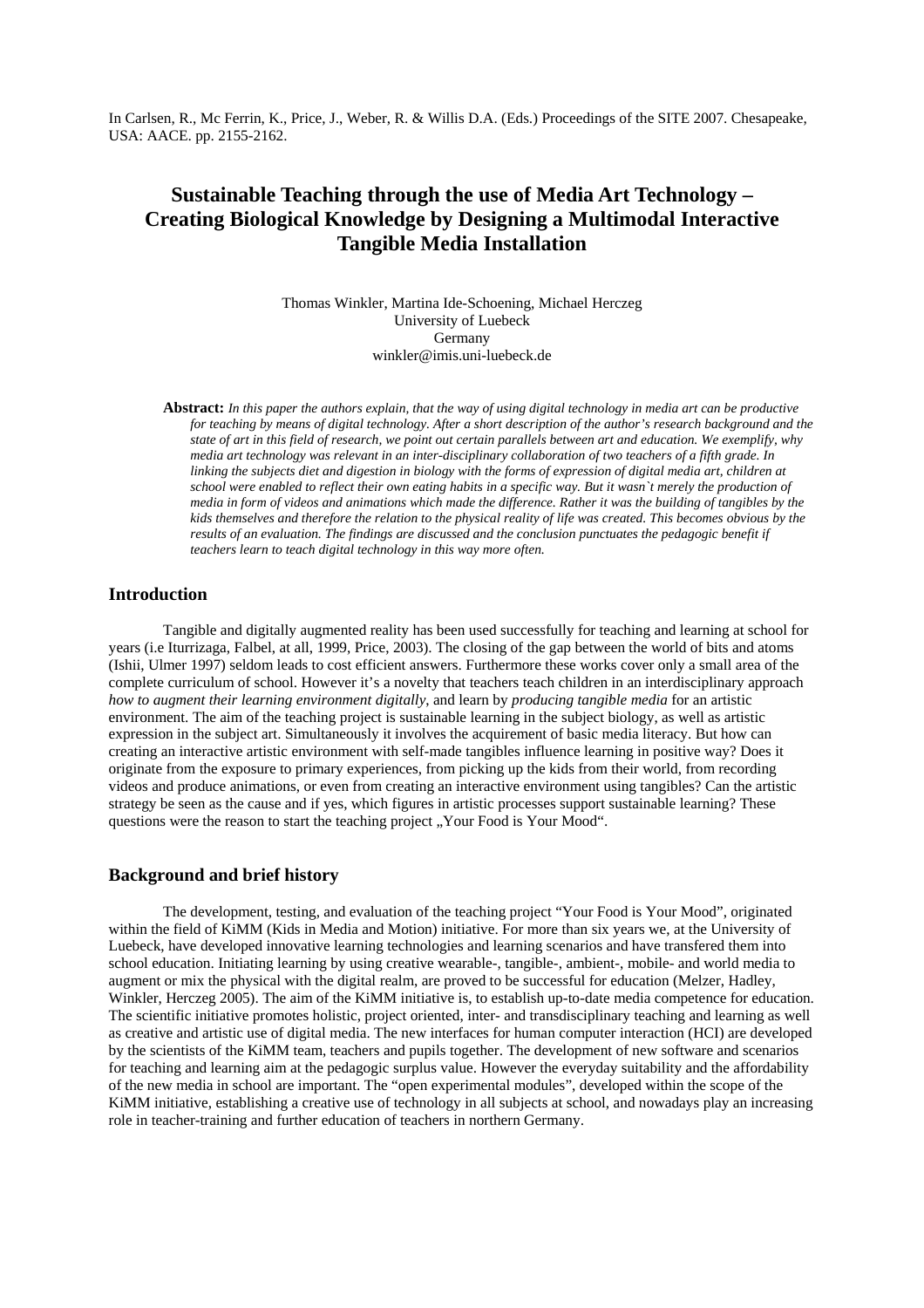### **Related Work**

 Already in 1993 Pierre D. Wellner, Wendy Mackay, and Rich Gold wrote in their paper "Computer augmented Environments: Back to the Real World" about the interaction with accustomed physical/tangible environments, and how to augment the digital world. The augmentation of artifacts for digital interaction (e.g. tangible user interfaces) leads back to the primacy of the physical world and the ideal of introducing computing technology unobtrusively. In their paper "Tangible Bits: Toward Seamless Interfaces between People, Bits and Atoms" (1997) Hiroshi Ishii and Brygg Ullmer presented their vision of Human Computer Interaction: "where the user could 'grasp and manipulate' bits of in the centre of users' attention by coupling the bits with everyday physical objects". In the following years many attempts were made at the MIT, Tufts, Maryland and other universities world wide, to close the gap between the world of bits and atoms regarding teaching and learning at school.

Unlike the mere execution of tangible media mentioned above, our more pedagogically driven approach helps teachers to teach pupils to create tangible user interfaces in an artistic process by themselves. This approach borrowed by contemporary art, to have a different look at the world (Eco, 1989) and attain an intensification of perception respectively (Seel, 2005), is genuine pedagogically seen (Parks 1992). The examination of the work of media art plays a primary role for teachers against this background.

In the first half of the 90th, artist used tangible user interfaces in media art already. Those allow the user interaction with computers via graspable objects. A possibility to realise cost efficient tangible media with graspable user interfaces consists in barcodes attached to objects and identified by a computer with a barcode reader to control media. One of the best well known media artwork which used barcodes is the interactive environment "Bar Code Hotel" by Perry Hoberman, 1994. Hoberman recycles the ubiquitous symbols (barcodes) found on every consumer product to create a multi-user interface to an unruly virtual environment. The installation makes use of a number of strategies to create a casual, social, multi-person interface. The public simultaneous influences and interactions with computer-generated objects in an oversized three-dimensional projection, scanning and transmitting printed bar code information instantantly into the computer system. The objects, each corresponding to a different user, exist as semiautonomous agents that are only partially under the control of their human collaborators. Different from Hirosho Ishii and his assistants, who provided non professional users with designed tangibles, Hoberman creates his own tangibles. Due to the fact that these tangibles are abstract, he works without the richness of associative mental models, users already have, due to their own experiences of real world objects.

Our concepts of learning theory regarding the development of specific software to realise tangibles with barcodes, is based on the thoughts of the pedagogical reformers, critical constructivism, the idea of holistic education and discrete learning. Alongside Friedrich Fröbel with his "gifts" for his "kindergarten" inspired Maria Montessori with her graspable learning materials for her "Casa dei Bambini". Both teachers could improve cognitive development in linking thoughts to sensory perception. Furthermore our concepts of the learning theory are based on concepts of pedagogy, regarding critical constructivism in the sense of the psychologist and mathematician Seymour Papert (Papert 1980) and his followers: It is essential for Papert, that kids dominate the computer and not vice versa. Kids should not be trained to be answering machines. Instead they should be enabled to experiment and build new things with computers. This leads them to understand the technical principles, make decisions and take responsibility in the reality of life, interspersed with digital media. The concept of Papert was to boost scientific thoughts and acting by researching independently, linked to the richness of multimodal perception, carried on at the MIT in the late 90th by Mitchel Resnick, Robbie Berg, Michael Eisenberg and others. Our approach regarding the creative, experimental exposure to computers by Papert is expanded by new concepts of holistic and interdisciplinary teaching and learning: For example with the idea of a holistic education, where the idea of interdisciplinary learning, orientation on action, and a felicitous balance of bodily/physical experience and critically rationally competence of acting matters. Priority of the teaching attempt is the competence of acting, oriented on responsibility. In our opinion the following didactic vertices are important for teaching with digital technology: Learning in connections, ethical responsibility, developing autonomous competence to act, work against the disembodiment of the structures and processes at school, phenomenological consideration of physicalness, learning linked to our present world /"Lebenswelt" (Moegling 1998).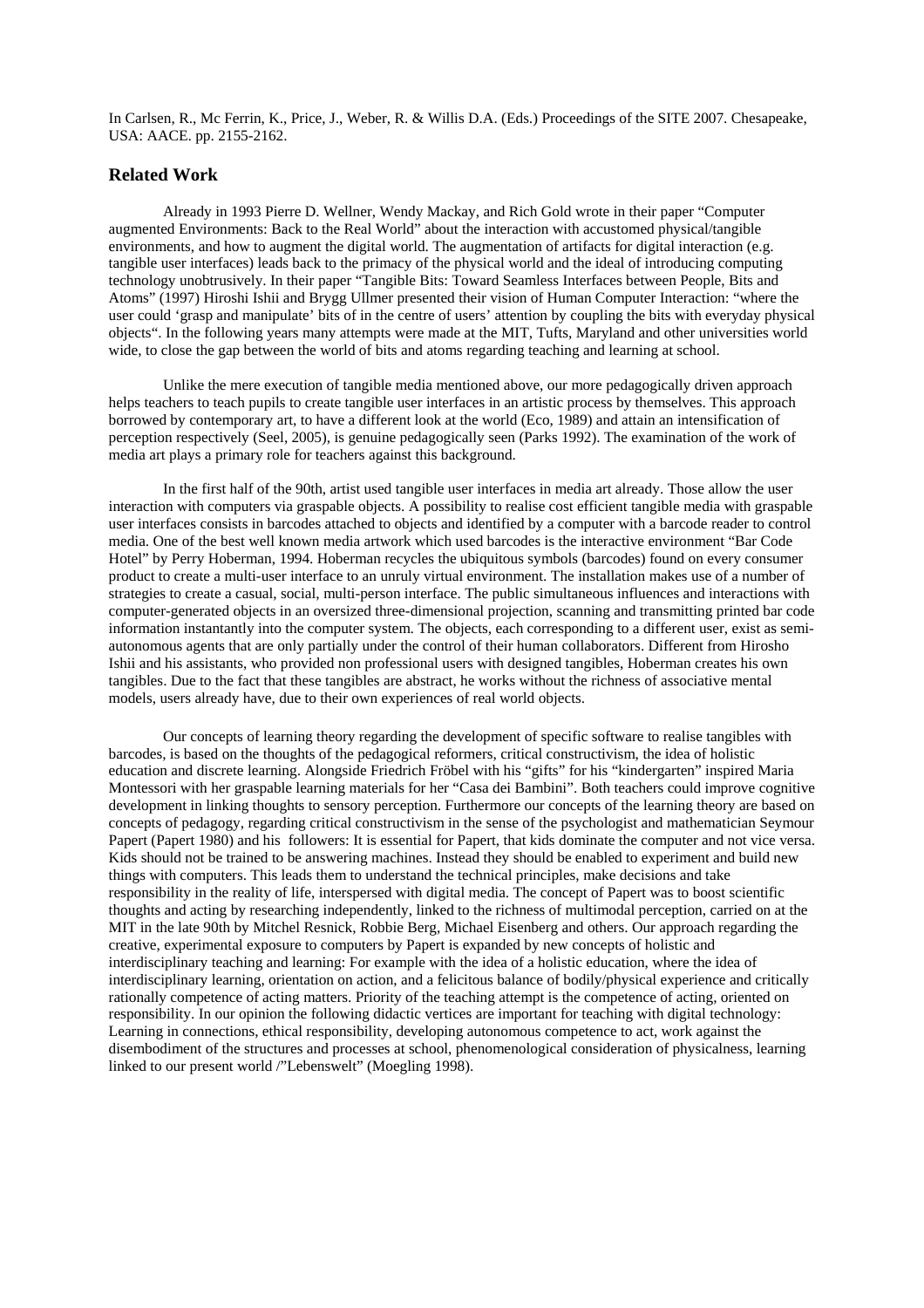# **Teaching interdisciplinary with digital media art technology, the project: "Your food is the mood"**

The principal topic within the collaborative teaching attempt of the biology teacher and the art teacher is food and digestion. Thus a banal process, which allows diverse approaches, stands in the center of these interdisciplinary class. Our food is the fuel for our body and important to stay hale. Food has an impact on our physical, intellectual, and mental well-being. Food and drink, seen as a sensual experience and learned to be of high importance for our energy resources as well as for the functioning of our body, are the main theses of the cooperative and process-oriented dealing with the topic.

A central aspect of the teaching unit is the attempt to present the knowledge that was acquired during the course of the biological process, in an interactive environment, in a way, that an interaction between sender, receiver and media is possible. Thus, through a creative usage of the computer, a broader perspective of the object shall be initiated. Pupils will become skilled directors, designers and actors, due to the multi-layered approach to the topic. The interactive environment as a multi-sensual event is realized by pupils, first creating videos about food and the biological process of digestion with regard to its detailed and abstract meaning in and for the human body and second by making it an interactive experience with the support of a phyconic Tangible User Interface (TUI).

By manipulating physical objects (apples, burgers, sneakers,…) on a table with a barcodescanner, four videos are started with the same sound track simultaneously and projected on the four walls of a three-dimensional dice. The viewer individually chooses a phycon and by doing this produces different perspectives in content of the object (visualization of the principal of the networked thinking in structures). By working on the same topic in two different subjects, pupils persistently not only learn how the biological – not visible – processes of digestion work inside the body and which results for our fitness are connected with it, but also to compare this knowledge with their own eating habits.

In the course of the artistic dealing they work for possibilities of an asthetic visualization of specific and abstract parts of installation on different levels of perception. They learn to find concepts together, write storyboards, realize filming and make sound files.

#### **The concept in the intersection of the subjects Biology and Art**

Starting factor for the design in content is the idea to teach the topic of food and digestion, which is obligatory on biology at school, within the subjects biology and art in one and the same project. This learning situation is supposed to show how digital media can influence the learning of pupils sustainably, and how this new knowledge in the context of physical and digital reality can lead to changes in thought and action. First studies about the pupils` own eating habits are made, in which the pupils write down their own food record and fill in comparing tables. Next they experiment with digital technologies (camera) in connection with specific processes of eating. By doing this puils learn about the meaning of angle, perspective and plot axes and how to use this for the presentation of the meaning of food and its components (connection of cognitive and affective dimensions of biological processes). There are two ways of looking at the topic of digestion: on the one hand building and functioning of the digestion system are visualized by a relief plastic made of everyday objects, on the other hand it's shown in an absract way, by using colour codes for the food elements in red, green and yellow.

The multi-perspective work and structuring in storyboards is focused on four levels: the sensul experience of eating, the analysis of biological and chemical processes, the effects of food on the body, tables and interviews with experts outside the school. Analogous to these levels, video- and sound clips of 30 seconds will be produced. As carrier of the different perspectives and aspects concerning the topic, physical objects motivate on a table in the middle of a dice one can walk through, for the viewer to deal with multi-perspectively and interactively in space and context.

#### **Didactic aspects**

 The combination of the subjects biology and art supports the principle of thought in networked and notlinear structures, the dealing with own productions and those of others and kooperative work within the learning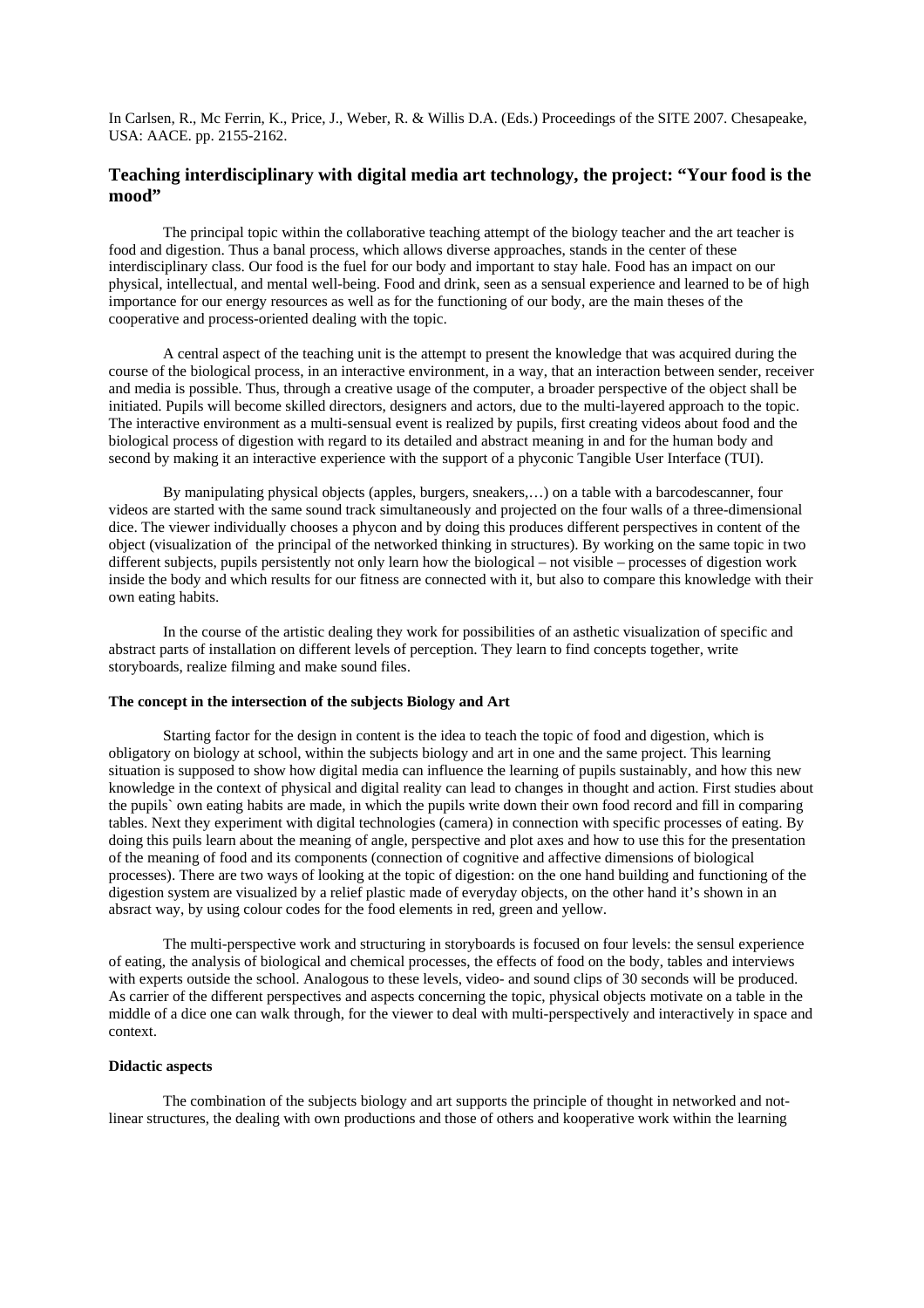groups because of the possible diverse approaches to the topic. The possibility for developing individual and differentiated ways of learning supports the sustainable consolidation of thought and action as learning in contexts. Through researching, presenting and designing the sensually perceptible world in special tasks, pupils learn a critical and competent way of using media. They get to learn about cause and effect between food, body and well-being, and can express their knowledge in the concept of the dice with the help of back-projection of the self-made video clips on the four walls. The production of the multi-perspective is experienced by presenting physical objects on tables which shows the diversity of the topic.



Figure 1: Draft for the scan box Figure 2: Draft for the installation Figure 3: The Installation

#### **Technical description**

The application, which controls the installation, was developed in Java, using the Java-QuickTime library to operate the media players. The USB-connection with the bar code scanner is recognized as a human interface device (HID). An event handler catches the barcode input and reads out a string. This string is send to each of the four computers, which are running the projections. Using a configuration table the string is assigned to another string, representing a path to a video on that specific computer. This path is handed over to the player, which will start running that video. The configuration table can be modified, so that new assignments to other videos can be prepared, to be used in another installation. In this case all four tables assign the same string to different videos. The software is free for download and a used multidirectional barcode scanner is available for about \$ 50.

## **Evaluation**

Within the KiMM initiative, we developed an evaluation framework for the multiplicity of the different projects at school (Melzer, Hadley, Herczeg, 2005). To evaluate "Your Food is your Mood", we recorded the effects of the teaching attempt within the teachers, pupils, and parents.

The list of 32 questions for teachers consisted of the following target dimensions:

- Pupils' performance, behaviour, and experiences
- Media (e.g., usage, applicability)
- Expectation and comprehension (concerning the KiMM concept) and Judgment of KiMM support
- Evaluating one's own behaviour (e.g. treatment of pupils' teamwork) and one's own experiences (i.e., satisfaction, emotional stress)

The list of 30 questions for pupils consisted of four domains regarding:

- Pupils<sup>'</sup> behavior and experiences
- Communication/social interaction by pupils grouped around tables in teams
- Media diagnostics
- Evaluating the behavior of the teacher during class

The list of 15 questions for parents consisted primarily of the domains regarding:

- Changes seen in pupils´ behaviour
- Sustainability of the learned facts
- The use of digital media at school

The answers to the several questions were carried out by an assignment with a scale from  $1 =$  "does not apply at all" to  $6 =$  "applies fully and completely." The answers collected (from 1 to 6) regarding pupils and parents were separated for girls and boys. For pupils and parents the average (*M*), the standard deviation (*SD*) and the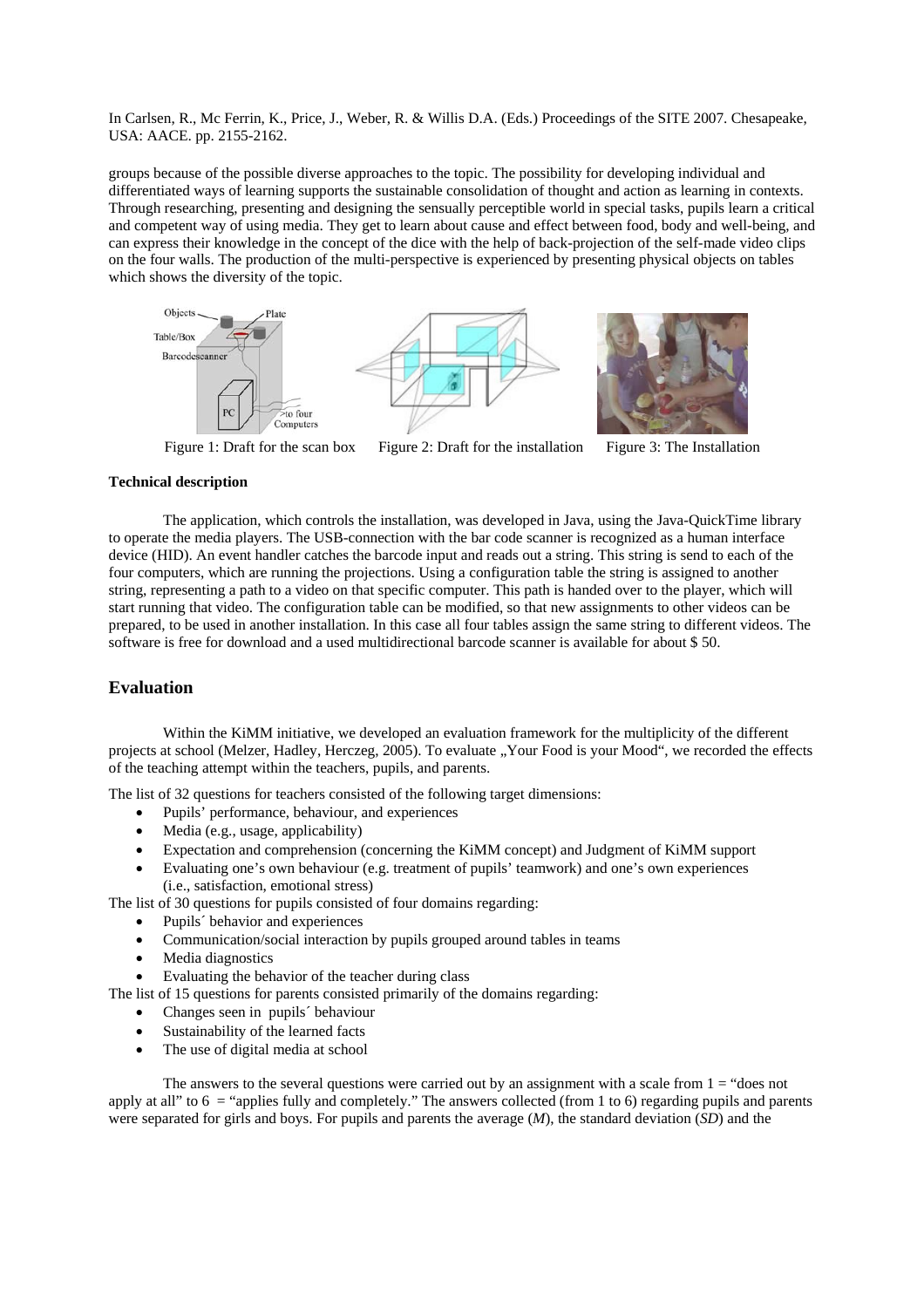median (*MD*) was calculated. A presentation of all findings from the questionnaire would be clearly beyond the scope of this paper, therefore only the main findings will be reported.

### **The main results of the inquiry**

Teachers:

- The pupils can recognize contexts more easily after the teaching unit. (*M* 6)
- The lessons were seen as hard and exhausting, but they were successful anyway.(*M* 6)
- The ideas for the project were explicitely creative and diverse. (*M* 6)
- The pupils have tried different approaches in team work. (*M* 6)
- The pupils had no problems working with digital media. (*M* 5)
- The used digital media was very useful to reach the goal. (*M* 6)
- Contentment with the project motivates to implementation in everyday school life. (*M* 6)
- It can be seen as positive that the artistic use of digital media changes the perspective from which pupils see their own thought and action. (*M* 6)

Pupils:

- There is an average of 3,11% computers in the household of pupils.
- 74,07 % of the class own a computer
- Every 6th child doesn't work with a computer at home at all. 1/6 only rarely, 1/5 between rarely and often, the other children (majority) mostly:  $M$  4,4 (compare:  $3.5 =$  middle between 1-6) / *SD* 1,84 / *MD* 4,5
- Only little more than half of the class like biology lessons: *M* 3,82 / *SD* 1,66 / *MD* 4
- Except of one child they all like art lessons: *M* 4,68 / *SD* 1,39 / *MD* 5
- Because of the project, 5 out of 6 children can use their knowledge from biology lessons and compare it with their own eating habits: *M* 3,75 / *SD* 1,67 / *MD* 4
- The production of films doesn't have any influence on pupils remebering content from biology lessons so far: *M* 3.32 / *SD* 1.52 / *MD* 3
- Compared to other subjects pupils were able to work more independent: planning, experimenting, etc.: *M* 4,0 / *SD* 1.66 / *MD* 4,5
- Except of a few pupuils, all agreed that the teachers liked to work with digital media: *M* 5,07 / *SD* 1,21 / *MD* 6

Parents:

- After finishing the project I think that my child has experienced the topic of food and digestion comprehensively and closely related to reality . *M* 4,65 / *SD* 1,12 / *MD* 5
- I think that because of the connection of two subjects it was easier for my child to understand the content of the biology lessons. *M* 4,35 / *SD* 1,08 / *MD* 5
- I think that my child is better in understanding why a correct or wrong way of eating can influence body, well-being and effectiveness because of the way in which the content of food and digestion was taught.. *M* 5 / *SD* 0,96 / *MD* 5
- I think it's positive that my child got used to digital media. *M* 5,5 / *SD* 0,80 / *MD* 6
- The presentation of the results fromthe project gave my child a good feeling and appreciation. *M* 4,55 / *SD* 1,31 / *MD* 5

### **Conclusion**

The results from the evaluation confirm that the only functional use of media (producing videos etc.) doesn't change the pupils' learning sustainably. The pedagogic value arises because constructing the digitally produced media opens the view towards the object and therefore makes it possible to reflect one`s own physical world of living. These tangible objects used in the installation (apple, sausage, sneaker,...) are associatively extending the content of videos and animation. The Graspable User Interface gives personal multi-modal experiences by handling the well-known objects and therefore support a deeper understanding of the content of the self-produced media. The answers as listed above prove this. In the artistic environment of "Your food is your mood" the computer (the box with keyboard and screen) disappears (Paradiso 2005). It is invisible to the user in the